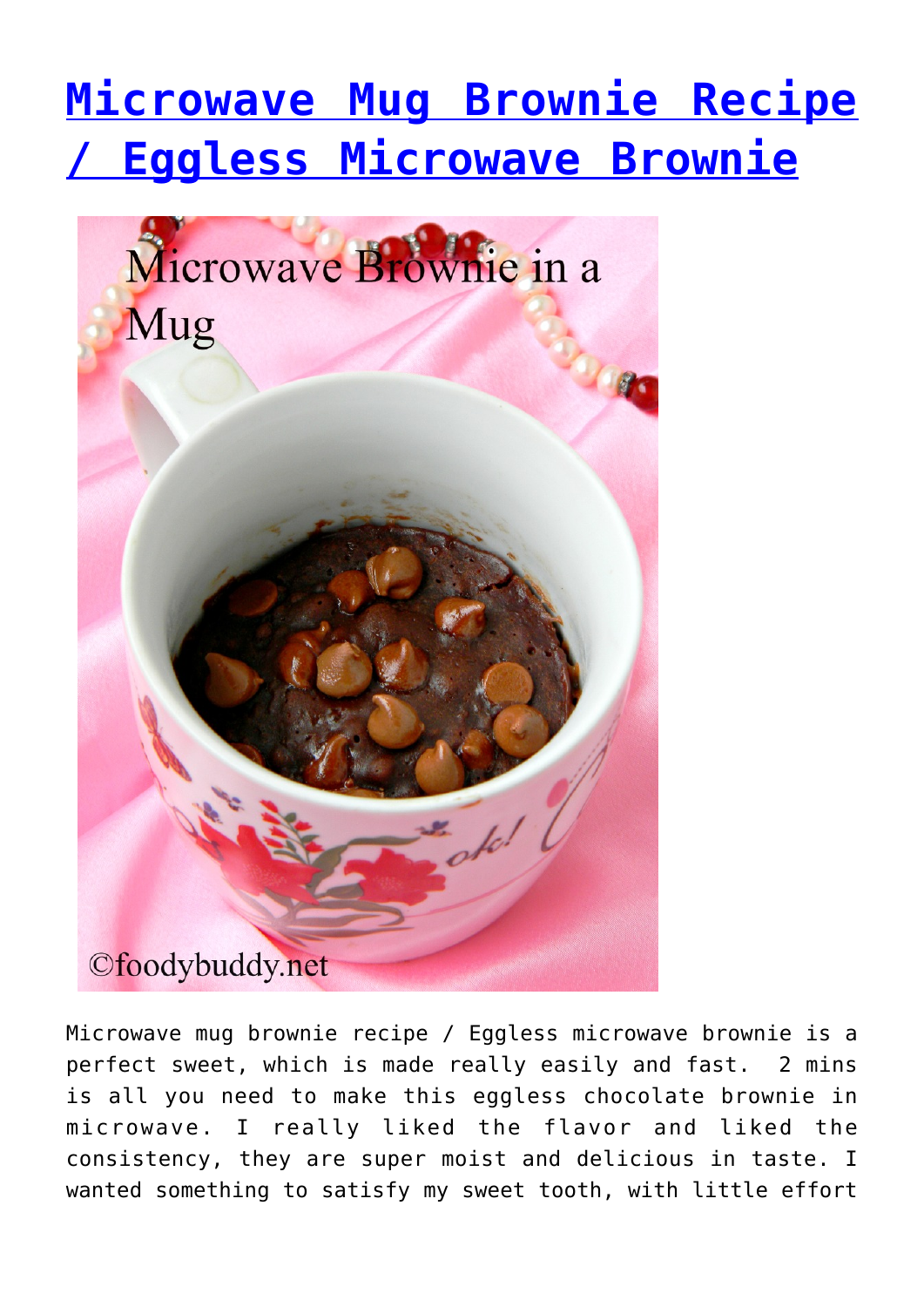so I made this brownie yesterday. If you don't have oven, still wanted to make brownie. You can use microwave to make yummy brownie in a mug or mug cake. Serve brownie with ice cream on top. I already posted few mug cake recipes in my blog, check [vanilla strawberry mug cake](http://foodybuddy.net/2015/02/14/vanilla-strawberry-mug-cake-eggless-microwave-cake-recipe.html), [single serving](http://foodybuddy.net/2013/09/14/single-serving-eggless-chocolate-cake-microwave-no-butter-chocolate-cake.html) [microwave chocolate cake,](http://foodybuddy.net/2013/09/14/single-serving-eggless-chocolate-cake-microwave-no-butter-chocolate-cake.html) [eggless chocolate mayo mug cake.](http://foodybuddy.net/2015/10/30/eggless-chocolate-mayo-mug-cake-recipe.html)

## **How to make microwave mug brownie recipe**

Microwave Mug Brownie Recipe / Eggless Microwave Brownie



Save [Print](http://foodybuddy.net/easyrecipe-print/3705-0/) Prep time 1 min Cook time 1 min Total time 2 mins

Microwave Mug Brownie Recipe / Eggless Microwave Brownie is a moist, delicious dessert that can be made in 2 mins. Kids will love it. Author: Gayathri Ramanan Recipe type: microwave recipe Cuisine: American Serves: 1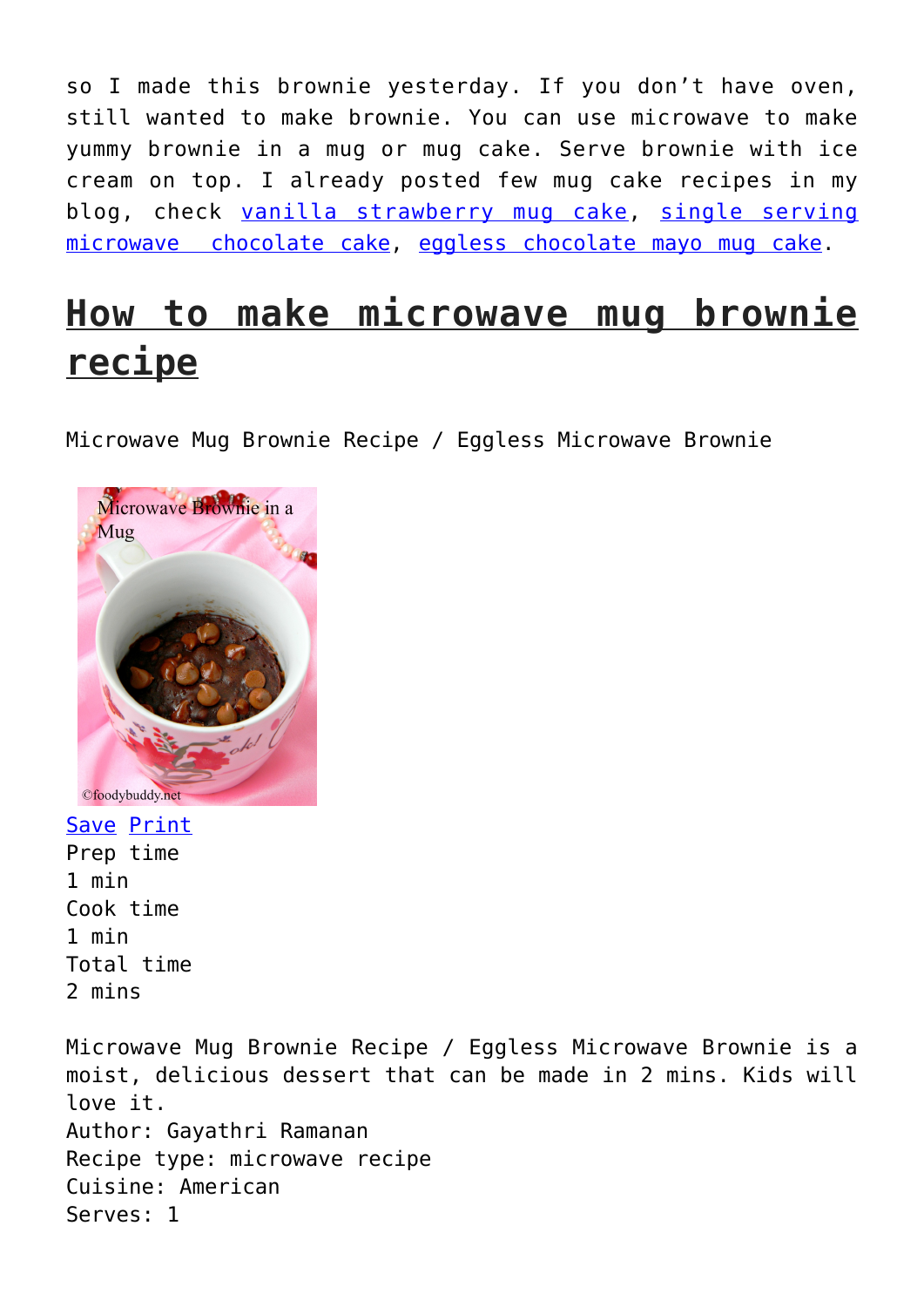Ingredients

- $\frac{1}{4}$  Cup of All Purpose Flour
- $\frac{1}{4}$  Cup of sugar
- 2 Tbsp of Cocoa Powder
- 2 Tbsp of Butter, unsalted (omit if vegan)- see notes
- $\frac{1}{4}$  Cup of Milk (omit if vegan) see notes
- pinch of salt
- 1∏2 teaspoon vanilla extract
- Few chocolate chips (omit if vegan)  $-$  see notes

Instructions

- 1. First, in a mug add in all-purpose flour, sugar, salt and cocoa powder, whisk well. Make sure there are no cocoa lumps.
- 2. Add melted unsalted butter, vanilla extract and milk, stir well without any lumps. Arranging chocolate chips on top would be a great idea.
- 3. Clean the rim and start with 1 minute and increase until the brownie is done. Repeat microwaving for another 30 secs.
- 4. Let it cool for about 20 minutes before serving.
- 5. Serve warm with vanilla ice cream & enjoy!

## Notes

Cooking time will vary greatly depending on your microwave, the width and depth of the mug.

Always keep a close eye on your mug while in the microwave so it doesn't over flow or over cook.

If you are vegan, use vegetable oil / canola oil / peanut butter in place of butter.

Instead of milk, vegans can use almond milk or soy milk.

Adding choco chips is optional.

Adding pinch of salt enhance sweetness.

You can use brown sugar instead of white sugar.